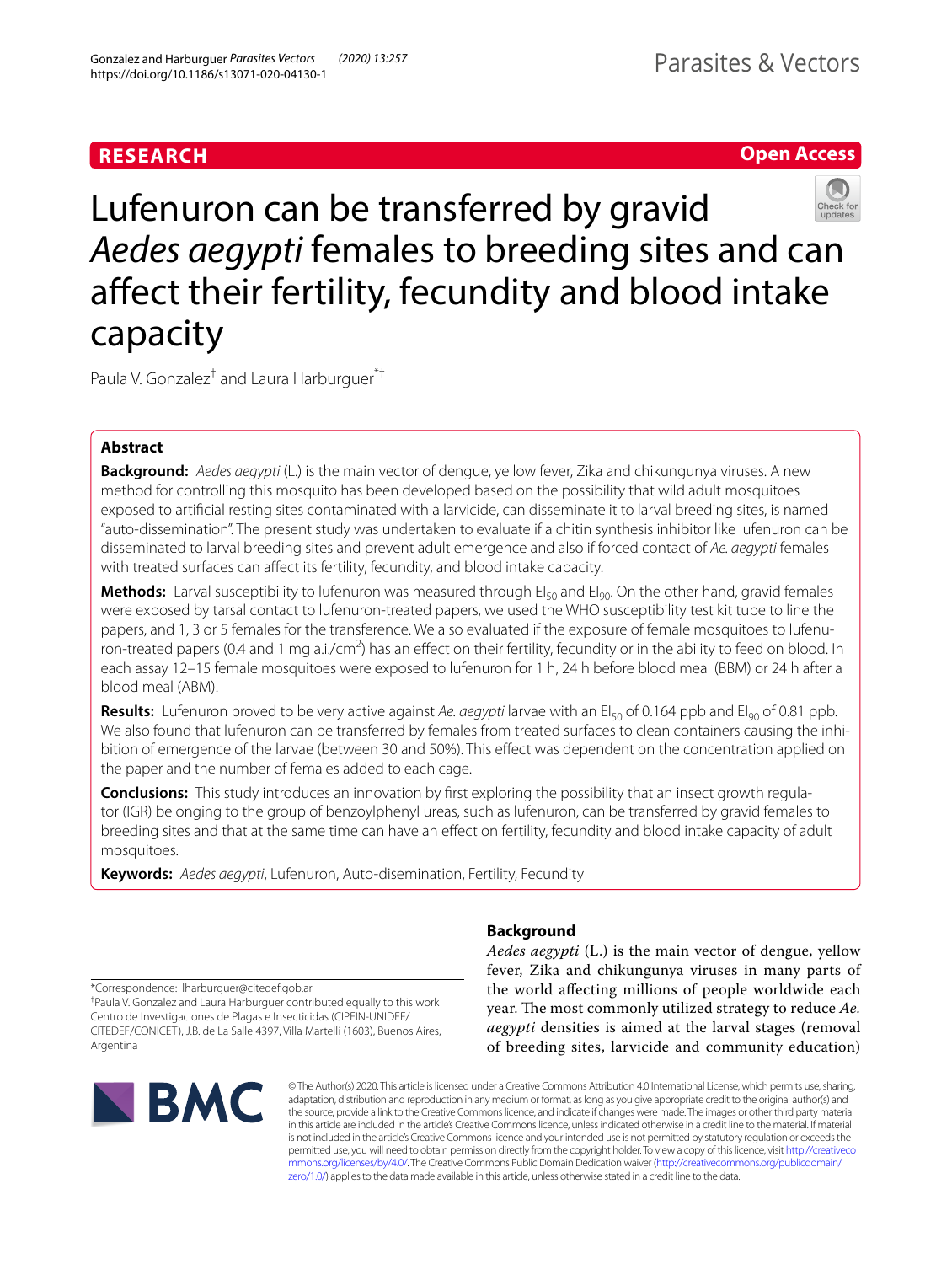to reduce the population of new adults. Also, adult control using spatial sprays with adulticides is recommended when dengue outbreaks occurs [[1\]](#page-6-0). Because adult emergence from container habitats is continuous, conventional adult insecticides spraying generally achieves inadequate and merely transient control [[2–](#page-6-1)[6\]](#page-6-2).

The use of larvicides in containers that can result as potential breeding places and cannot be eliminated is the main alternative in control programmes, but this only targets an unknown percentage of the overall aquatic habitat. Application of larvicides to containers used as oviposition sites requires a house-to-house search to fnd and treat containers, which may not be feasible in large communities. In addition, treating larval production sites has produced insecticide-resistant populations especially to the principal larvicide used the last years, the organophosphorus temephos; pointing out the need of new larvicides for mosquito control  $[7-11]$  $[7-11]$  $[7-11]$ .

During the past two decades, considerable progress has been made in the development of natural and synthetic compounds that are capable of interfering with the growth, development and reproduction processes of insects  $[12]$  $[12]$ . These substances are classified as insect growth regulators (IGRs) and compared with other insecticides, are safer for the environment and non-target organisms, including mammals, at the recommended doses  $[13–15]$  $[13–15]$ . There are three major groups of IGRs: the juvenile hormone analogues, the ecdysone agonists and the chitin synthesis inhibitors [\[12,](#page-6-5) [16\]](#page-7-7). A common property of this last group of IGRs, also called benzoylureas (BPU), is that they result in abortive molting and egg hatching as a consequence of chitin synthesis inhibition in the course of cuticle formation. The first chitin synthesis inhibitor introduced in markets was difubenzuron  $[17]$  $[17]$ . This IGR was used successfully against various pest insects, including mosquitoes [[14,](#page-6-8) [18,](#page-7-9) [19\]](#page-7-10). Among the most successful benzoylurea compounds next to diflubenzuron are trifumuron, hexafumuron, lufenuron and novaluron. Lufenuron is one of the most newly introduced synthetic benzoylurea (CibaGeigy in 1998) used for the control of lepidopteran and coleopteran larvae. It is a compound found to be non-toxic to mammals and other vertebrates at the doses required against insects. Furthermore, it has been reported that lufenuron is suitable for integrated pest management programmes because of its long residual action and safety to adult beneficial insects, mites and spiders [\[20\]](#page-7-11). Although several reports describe the efects of diferent benzoylureas, against disease vectors [[21](#page-7-12)[–25](#page-7-13)], there is only one study that evaluates the toxicity of lufenuron on *Ae aegypti* larvae, nothing is known about its efect on the biology and reproductive ftness of the adult.

*Aedes aegypti* is a diurnal species that displays skip-oviposition behavior, i.e. lays small numbers of eggs in multiple sites  $[26]$  $[26]$ . These sites are often small and difficult to locate, which makes effective larvae elimination difficult. A novel method of control for this mosquito species was suggested from laboratory research results reported by Itoh et al. [[27](#page-7-1)]. They found that blood-fed females of *Ae*. *aegypti* that had been forced into contact with surfaces treated with the IGR, pyriproxyfen (a juvenile hormone analogue), transported sufficient amounts to disrupt larval development in untreated oviposition sites. This approach, named "auto-dissemination", is based on the possibility that wild adult mosquitoes exposed to artifcial resting sites contaminated with pyriproxyfen, can disseminate insecticide to larval breeding sites, thus preventing adult emergence. Extraordinarily low doses of pyriproxyfen are needed to interfere with the metamorphosis of juvenile stages [\[28](#page-7-2)], and/or to cause morphological and functional aberrations in emerging adults, such as decreased fertility [\[29](#page-7-3)[–31\]](#page-7-4).

Since the work of Itoh et al. [\[27](#page-7-1)] substantial evidence has been collected in laboratory and feld research showing that female mosquitoes either forced to walk on a pyriproxyfen-treated surface or topically contaminated can contaminate larval sites and signifcantly inhibit adult emergence [\[28](#page-7-2), [32](#page-7-5)–[35\]](#page-7-6). However, it has never been evaluated if an IGR belonging to chitin synthesis inhibitors group can be disseminated, which doses are needed on a contaminated surface to have an efect in untreated oviposition sites and if they can afect the adult fecundity and fertility.

The present study was undertaken to evaluate if a BPU like lufenuron can be disseminated to larval breeding sites and prevent adult emergence and also if forced contact of *Ae. aegypti* females with treated surfaces can afect its fertility, fecundity, and blood intake capacity.

### **Methods**

### **Mosquitoes**

A susceptible strain of *Ae. aegypti* (CIPEIN) was used. This strain originated from a Rockefeller strain from Venezuela and had been kept in the laboratory since 1996, reared at 26  $\pm$  2 °C under a 12:12 h light:dark photoperiod. This colony is maintained free of exposure to pathogens, insecticides or repellents. Eggs were collected over wet cotton then dehydrated at room temperature and stored at least 30 days. They were rehydrated in dechlorinated water (about 500 eggs per 2 liters of water) and 24 h after rehydration, frst-instar larvae were observed. Larvae were fed on a mixture of rabbit pellets and yeast. For this study, late third-instar or early fourthinstar larvae were used, and 5–7 day-old adults females.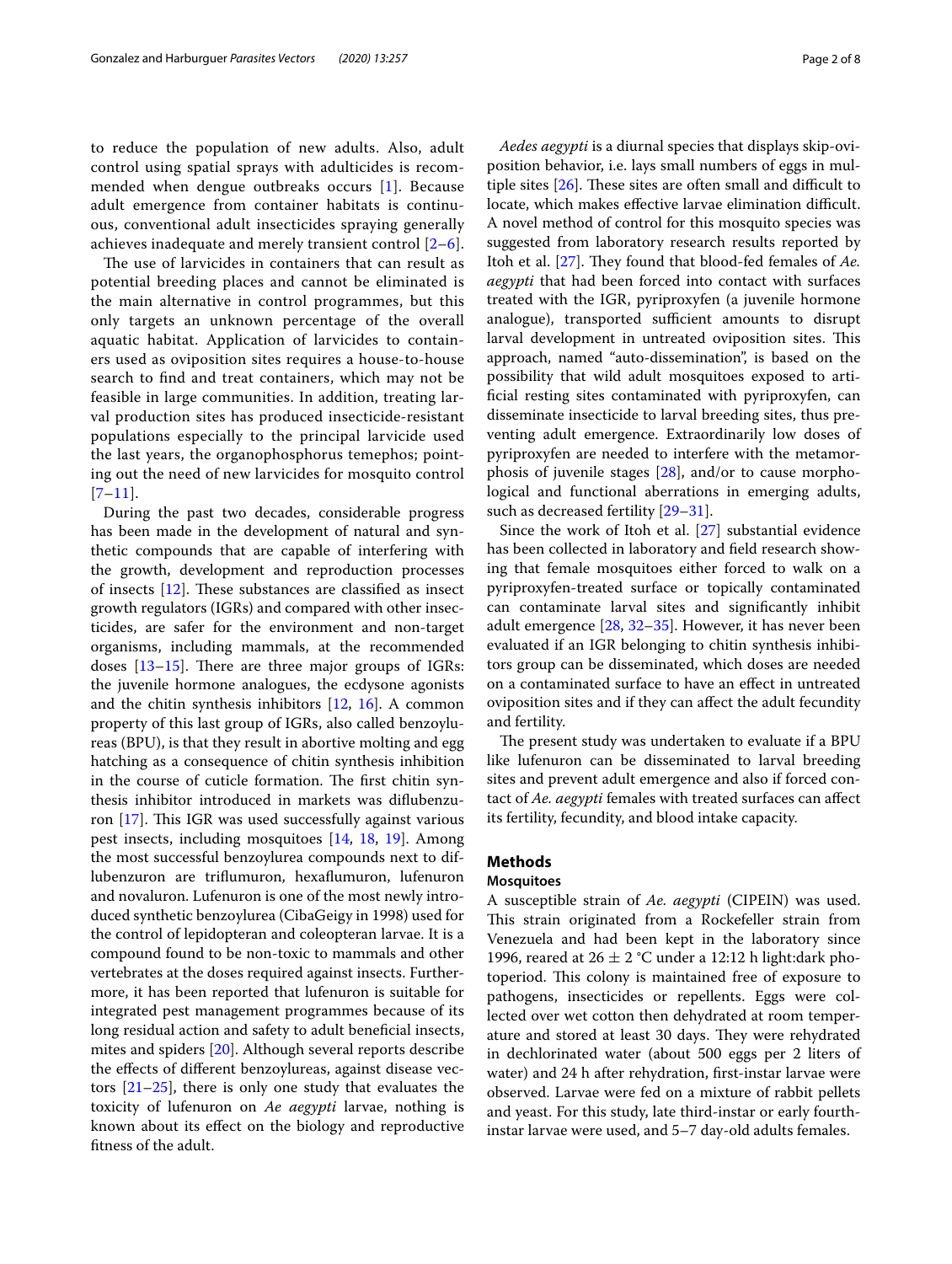### **Chemicals**

Lufenuron (N-[(2,5-dichloro-4-(1,1,2,3,3,3-hexafuoropropoxy)phenyl)carbamoyl]-2,6-difluorobenzamide), (technical grade 97.8%; Zhejiang Sega Science and Technology Co., Ltd, Huzhou City, China) was used. Silicone oil Dow Corning 556 was purchased from Daltosur SRL, Buenos Aires, Argentina. All solvents used (acetone) were analytical grade.

### **Determination of larval susceptibility to lufenuron**

The larvicidal bioassay was completed following the protocol by Bisset et al. [\[36](#page-7-14)]. One milliliter of the insecticide solution to be assayed was added to 224 ml of water in a 500 ml plastic container, and then was shaken lightly to ensure a homogeneous test solution. Then, 25 ml of water with 20 late third-instar or early fourth-instar *Ae. aegypti* larvae were added to the container. Five diferent concentrations of lufenuron were tested, ranging from 0.016 to 1 µg/l (ppb). One milliliter of solvent (acetone) was added to other cup and used as a control. Each concentration, including the control, was replicated fve times. Cups containing the treated larvae were placed in a regulated chamber (26  $\pm$  2 °C, 60–70% RH and 12:12 h photoperiod) with 100 mg of food mixture supplied once.

Bioassays were monitored for several days, until all insects either died or reached adulthood. Adult emergence inhibition (EI) data were registered as soon as all control group specimens emerged. The results were used to calculate the  $EI_{50}$  and  $EI_{90}$  values using the Probit method [[37](#page-7-15)]. These values correspond to the lufenuron doses necessary to inhibit adult development of 50 and 90% of the specimens treated, respectively.

### **Transfer of lufenuron by treated females to clean containers with larvae**

Gravid females were exposed by tarsal contact to lufenuron-treated papers to determine if mosquitoes, after walking on the treated paper, could transport sufficient amounts to disrupt the development of larvae held in containers with water.

Methods modifed from Itoh et al. [\[27](#page-7-1)] were used. Technical grade lufenuron was diluted with a 9:1 mixture of acetone:silicone oil and applied to Whatman® No. 1 filter paper (12  $\times$  15 cm) at an application rate of 0.2, 0.4 and 1 mg active ingredient per  $\text{cm}^2$  (mg a.i./ cm $^2$ ). These doses were chosen based on a previous study using pyriproxyfen [[32\]](#page-7-5) where similar doses were used; also, knowing that lufenuron has a higher  $EI_{50}/_{90}$  and therefore is less efective, a slightly higher dose was also added (1 mg/cm<sup>2</sup>). After acetone-silicone oil solutions of lufenuron were applied, paper discs were air-dried in the dark for 1 h and used to line the inside wall of a WHO

susceptibility test kit tube and held in place by a wire ring.

Fifteen females, 5–7 days-old, were confned to the test kit for 1 h. They had been blood-fed 3 days before and on the day of the treatment. After exposure to treated paper 1, 3 or 5 treated females were released into a mosquito cardboard cage of 5 kg (13 cm height  $\times$  21.5 cm diameter) with gauze as lid. A plastic container (8 cm top diameter, 7 cm bottom diameter  $\times$  5 cm high) containing 20 late third-instar/early forth-instar larvae in 100 ml of water and lined with flter paper was added to the cage. The females were allowed to lay eggs for five days on the filter paper. The filter paper was then removed for observation of egg deposition. If any of the females in the cages retained eggs, the assay was discarded. Larvae in the plastic container were fed daily and reared at  $26 \pm 2$  °C until adults emerged or all individuals die. Adult emergence inhibition (EI) data were calculated as described in the larvicidal bioassay.

Each combination of lufenuron dose and number of IGR-exposed females was replicated 5 times. Control papers were treated with 1 ml of the acetone-oil mixture, and used as described for IGR-treated papers.

Mosquito cardboard cages were discarded once each assay fnished and new cages were used for the next replicates.

### **Efect of lufenuron on female fertility and fecundity**

As described before females were exposed by tarsal contact to lufenuron-treated papers (0.4 and 1 mg a.i./  $\text{cm}^2$ ) to determine if it has an effect on their fecundity (increase or decrease of the number of eggs laid), fertility (reduction of hatchability or viability of eggs) or in the ability to feed on blood.

In each assay 12–15 female mosquitoes were exposed to lufenuron for 1 h, 24 h before blood meal (BBM) or 24 h after a blood meal (ABM). Then females were released into a mosquito cardboard cage in which a container with 100 ml of water lined with Whatman® No. 1 flter paper  $(20 \times 6$  cm) as oviposition substrate was placed.

The females were allowed to lay eggs for 5 days and the number of eggs laid per female was counted, both on the flter paper and in the water. Females were removed and dissected, and the assay was discarded if retained eggs were found. The filter papers were left to dry and stored in sealed, plastic bags for 15 days to allow eggs to complete embryogenesis. After this period, a known number of eggs were placed in water to evaluate egg hatch and therefore, fecundity. As *Ae. aegypti* eggs usually hatch erratically or asynchronous depending on the environmental conditions  $[38]$  $[38]$ , the number of larvae was counted after two, four and seven days.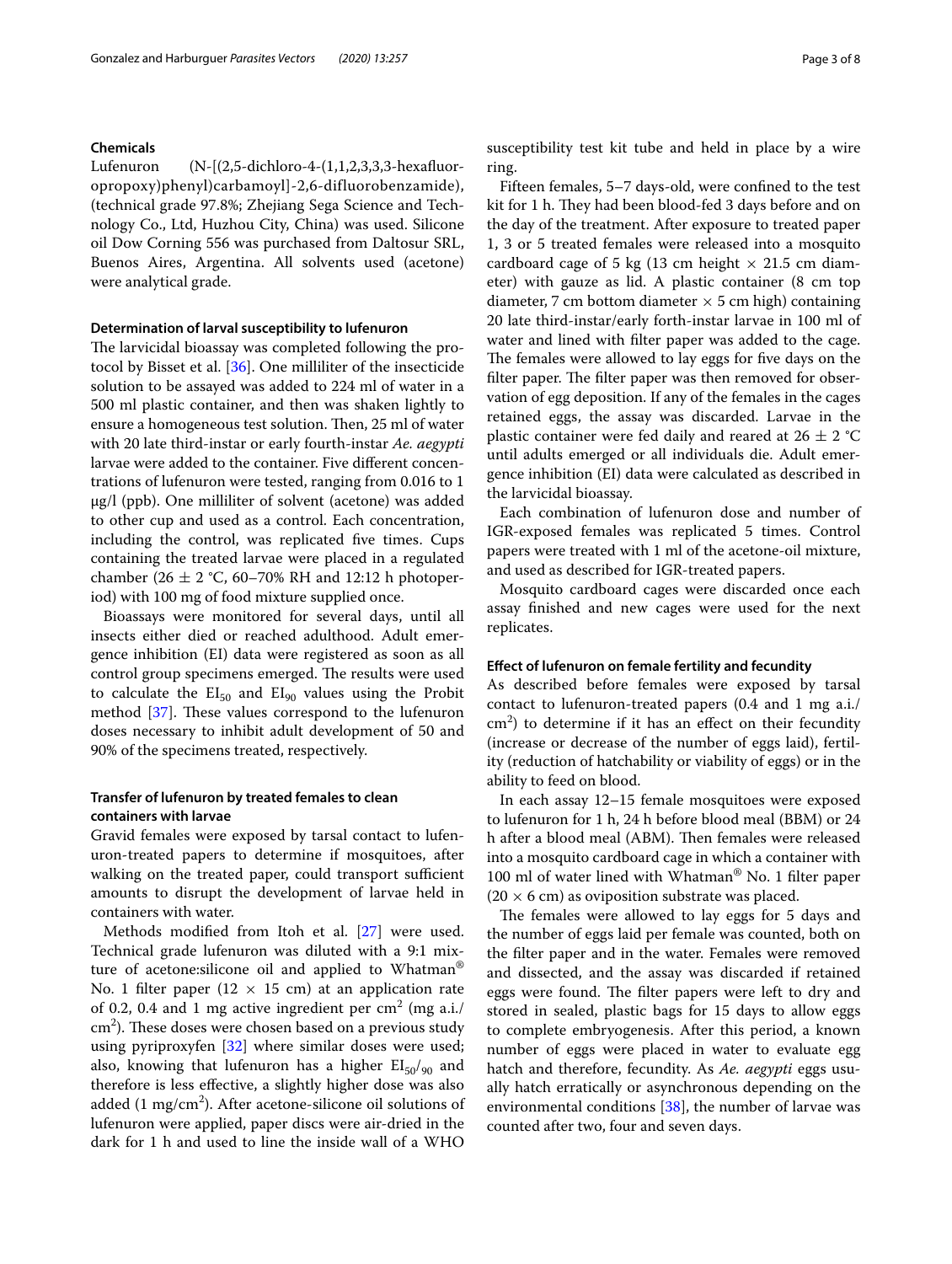### **Statistical analysis**

In the determination of larval susceptibility to lufenuron bioassays, data were subjected to log-dose, probitmortality analysis (PoloPlus 2.0 software LeOra Software Company, Petaluma, CA, USA). Prior to these analyses, the percentage inhibition of emergence of adults in treated containers was corrected for mortality in control containers [[39\]](#page-7-17).

Results of forced-contact experiments were analyzed by MANOVA (Sigmaplot 11.0, Systat Software Inc., San Jose, CA, USA) to determine if EI% varied signifcantly between trials, the number of females per bioassay cage or application rates. To compare the number of eggs/ female, the percentage of hatched eggs and the females that feed on blood after exposure to lufenuron between the treated and control group a Student's t-test was used, or a Mann–Whitney–Wilcoxon test when the assumption of normality was not met. The level of significance was set at  $P \leq 0.05$  (Sigmaplot 11.0).

### **Results**

### **Transfer of lufenuron by treated females to clean containers with larvae**

Lufenuron proved to be very active against *Ae. aegypti* larvae with an  $EI_{50}$  of 0.164 ppb ( $CI_{95}$  0.039–0.486 ppb) and  $EI_{90}$  of 0.810 ppb (95% CI: 0.32–33.3 ppb) (Table [1](#page-4-0)).

We also found that lufenuron can be transferred by females from treated surfaces to clean containers causing the inhibition of emergence of the larvae. This effect was dependent on the concentration applied on the paper  $(F_{(2, 36)} = 4.92, P = 0.013)$  and also the number of females  $(F_{(2, 36)} = 4.75, P = 0.015)$  added to each cage. When the lowest dose of lufenuron was applied (0.2 mg/cm<sup>2</sup>) there were no diferences in the number of females used with a mean EI% between 17–30% (Fig. [1](#page-4-1)).

On the other hand, no diferences in EI% were found between the doses applied to the paper when only one female was used to transfer lufenuron, indicating that there is a maximum amount that a female can transfer regardless of the dose with which she comes in contact  $(17, 23 \text{ and } 30\% \text{ El for doses of } 0.2, 0.4 \text{ and } 1 \text{ mg/cm}^2,$ respectively). At the highest doses (0.4 and 1 mg/cm<sup>2</sup>) no diferences were found between using 3 or 5 females. A slight tendency of higher larvae mortality values was observed in the dose of  $1 \text{ mg/cm}^2$  although on average they did not show signifcant diferences with the dose of  $0.4~{\rm mg/cm^2}$ .

### **Efect of lufenuron on female fertility and fecundity**

The effect of lufenuron on the immature stages of insects is well known; however little is known about its direct efect on adults. In this trial the efect of lufenuron on fertility, fecundity, and blood intake capacity of adult *Ae. aegypti* females was evaluated.

When females were exposed to lufenuron 24 h after blood meal (ABM) no diferences were found in the number of eggs laid per female between the treated (0.4 or  $1 \text{ mg/cm}^2$  $1 \text{ mg/cm}^2$ ) and the control groups (Table 2). No significant diferences were found in the hatching percentage between the control group (82.7%) and the females that were exposed to a dose of 0.4  $mg/cm<sup>2</sup>$  (78.5%). However, signifcant diferences were found in the group in which females contacted a surface with  $1 \text{ mg/cm}^2$  of lufenuron (83.1% in the control group *vs* 44.8% in the treated group;  $t = 3.42$ ,  $df = 4$ ,  $P = 0.026$ .

When the females were frst exposed to lufenuron and fed after 24 h of this exposure (BBM), no diferences were found in the number of eggs laid per female between the treated  $(0.4 \text{ or } 1 \text{ mg/cm}^2)$  and the control groups (Table [2](#page-5-0)). Also, no signifcant diferences were found in the hatching percentage between the control group (89.8%) and the females that were exposed to a dose of 0.4 mg/cm<sup>2</sup> (79.5%). However, significant differences were found in the group in which females contacted a surface with  $1 \text{ mg/cm}^2$  of lufenuron (88.3% in the control group *vs* 46.6% in the treated group;  $W = 26$ ,  $P = 0.029$ ).

Additionally, for the BBM treatment, no diferences were found in the percentage of mortality after 24 h between the females who had contacted a lufenuron surface before blood meal in both the  $0.4 \text{ mg/cm}^2$  (5.1%) or 1  $mg/cm<sup>2</sup>$  (7%) dose and the control females (3%). Regarding the ability of females to blood-feed who had previously contacted a lufenuron-treated surface, we found that 63.6% of the females who contacted a surface with  $0.4 \, \text{mg/cm}^2$  blood-fed, while in the control group this percentage was 89.2%. Although the diference between groups was greater than 20%, it was not statistically significant.

On the other hand, 56.2% of the females who contacted a surface with  $1 \text{ mg/cm}^2$  of lufenuron blood-fed, while in the control group this percentage was 97%, with signifcant differences between the two groups ( $W = 37.5$ ,  $P =$ 0.039).

### **Discussion**

Future challenges in integrated pest management require the development of selective and environmentally safe pesticides along with new strategies to apply them. The more specifcally these insecticides act, and the less are their adverse side efects on benefcial insects and the environment, the more they are appropriate to control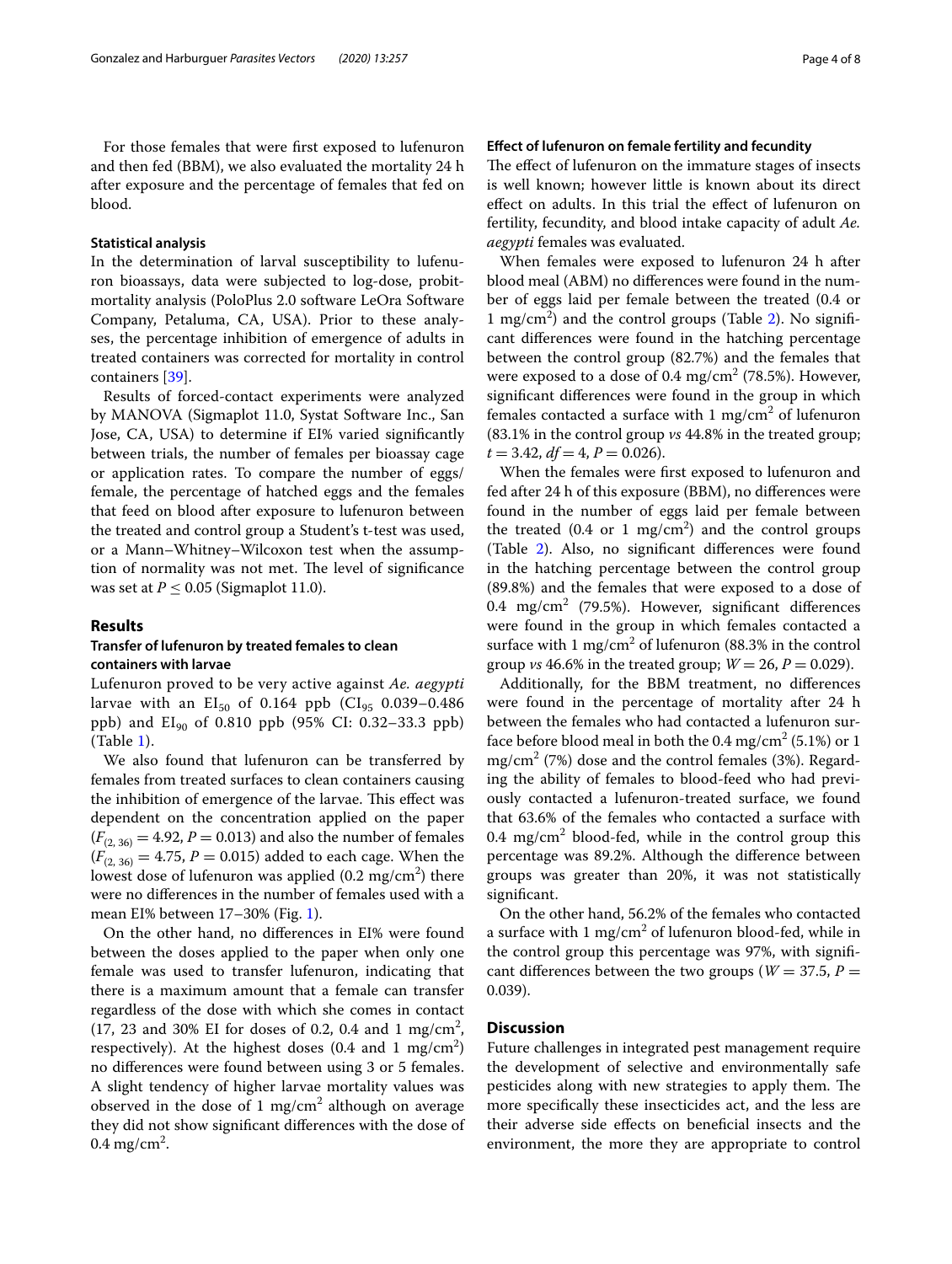<span id="page-4-0"></span>**Table 1** Toxicity of lufenuron to laboratory-reared late third-instar and early fourth-instar *Aedes aegypti* exposed continuously in the laboratory

| Species     |     | $El_{50}$ (ppb) | 95% CI      | $El_{90}$ (ppb) | 95% CI        | Slope |      |
|-------------|-----|-----------------|-------------|-----------------|---------------|-------|------|
| Ae. aegypti | 600 | 0.164           | 0.039-0.486 | 0.810           | $0.32 - 33.3$ | .85   | 0.17 |

*Note*: EI<sub>50</sub> and EI<sub>90</sub> and 95% CI for lufenuron are expressed in µg/l (ppb)

Abbreviations: EI<sub>50</sub>, 50% adult emergence inhibition; EI<sub>90</sub>, 90% adult emergence inhibition; 95% CI, 95% confidence interval; SE, standard error



arthropod pests. Insecticides with novel modes of action, such as chitin synthesis inhibitors, disrupt cuticle formation [[40](#page-7-18)]; suppression of chitin deposition in treated insects often causes high mortality during molting [\[41](#page-7-19)].

The survivorship of mosquitoes is very important for production of progeny, development, and transmission of pathogens among the hosts. Several studies reported the efects of sublethal exposure of IGRs on survival, fecundity, fertility, and blood intake capacity of female mosquitoes [\[28](#page-7-2)[–31,](#page-7-4) [42](#page-7-20)[–45](#page-7-21)]. However, very few studies have evaluated the direct efect of IGRs, mainly pyriproxyfen, on adult mosquitoes [[46](#page-7-22)[–49](#page-7-23)].

Among the new strategies that are trying to be implemented to control vector mosquitoes is the approach called "auto-dissemination", based on the possibility that wild adult mosquitoes exposed to artifcial resting sites contaminated with IGRs (so far pyriproxyfen, a juvenile hormone analogue), can disseminate insecticide to larval breeding sites, thus preventing adult emergence [[28](#page-7-2), [30,](#page-7-24) [32,](#page-7-5) [33](#page-7-25)]. This strategy is facilitated by the oviposition behaviour of *Ae. aegypti*, that typically distribute the eggs from a single gonothrophic cycle among several temporary sites. The "auto-dissemination" approach can be proposed as a 'pull' (i.e. attraction of wild mosquitoes to contaminated sites) and 'push' (i.e. dispersal of contaminated mosquitoes and dissemination of IGR to larval habitats) control strategy with the potential to target the myriad of cryptic larval breeding sites that cannot be reached by traditional larvicidal applications.

The objective of our study was to evaluate for the first time if an IGR belonging to the chitin synthesis inhibitors group can be transferred by female mosquitoes who contact a treated surface to larval breeding sites. On the other hand, it was also studied whether contact with a lufenuron-treated surface can have efects on female's fertility, fecundity, and their blood intake capacity.

<span id="page-4-1"></span>In our study, lufenuron proved to be highly efective on *Ae. aegypti* larvae with an EI<sub>50</sub> of 0.164 ppb and an  $EI_{90}$  of 0.810 ppb. These values were significantly lower than those found by Salokhe et al. [[50\]](#page-7-26), who obtained a value of 6 ppb; although these authors did not specify if they used technical grade lufenuron or a formulation thereby preventing a direct comparison with our results. The values obtained in our study are similar to those obtained for other IGRs of this group such as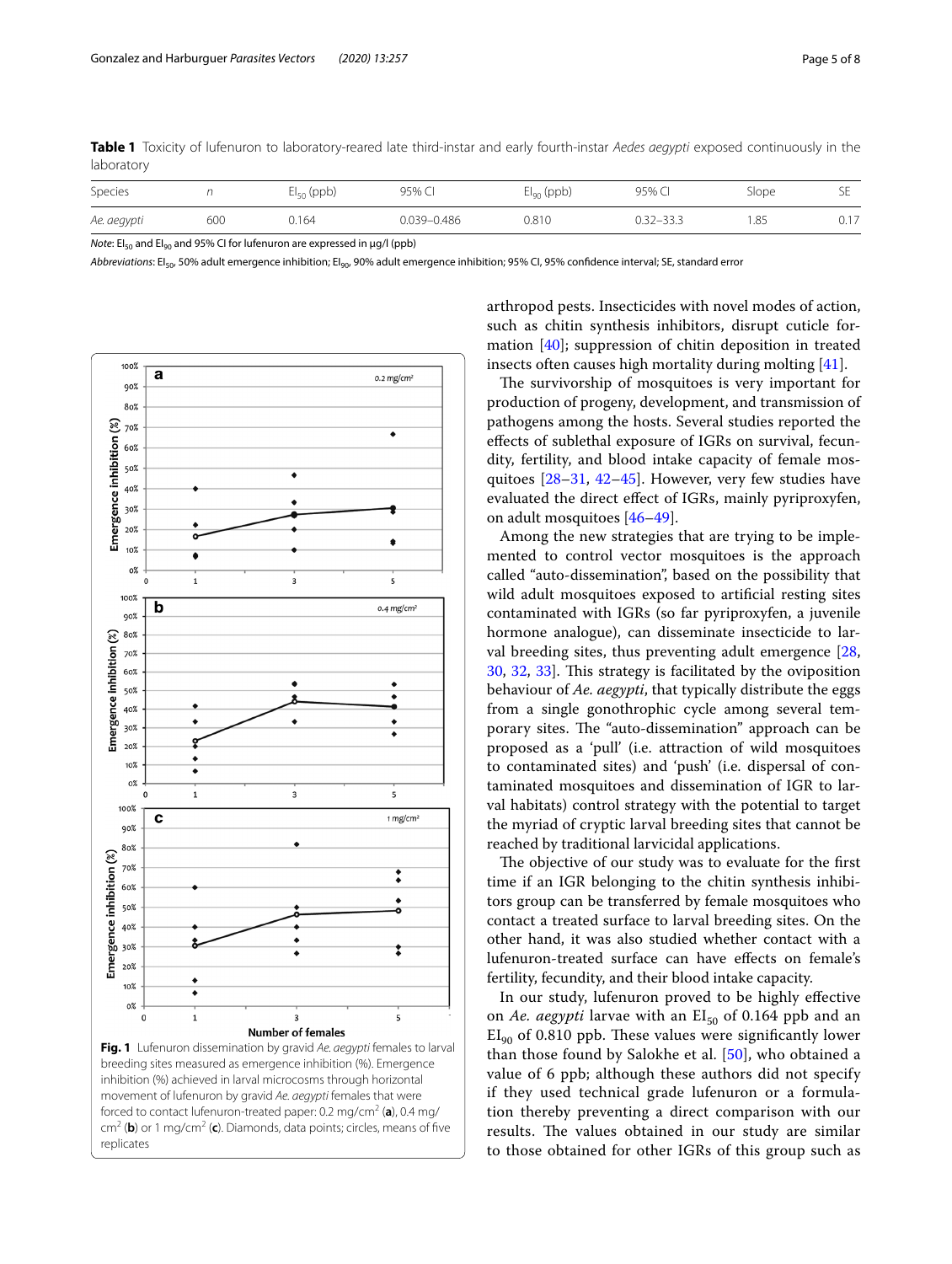|                        | No. of eggs/female $\pm$ SE |                 | Hatching $(\%) \pm SE$ |                  | Mortality $(\% ) \pm SE$ |               | Females fed $(\% ) \pm SE$ |                  |
|------------------------|-----------------------------|-----------------|------------------------|------------------|--------------------------|---------------|----------------------------|------------------|
|                        | Control                     | Treated         | Control                | Treated          | Control                  | Treated       | Control                    | Treated          |
| <b>BBM</b>             |                             |                 |                        |                  |                          |               |                            |                  |
| 0.4 mg/cm <sup>2</sup> | $54.2 \pm 4.4$              | $48.2 \pm 2.5$  | $89.9 \pm 4.4$         | $79.5 \pm 7.5$   | $2.9 \pm 1.8$            | $5.1 \pm 2.1$ | $89.2 \pm 6.7$             | $63.6 \pm 16.1$  |
| 1 mg/cm $^2$           | $46.9 \pm 3.8$              | $38.4 \pm 10.9$ | $88.3 \pm 4.6$         | $46.6 \pm 20.0*$ | $2.9 + 1.8$              | $7.0 \pm 5.3$ | $97.0 \pm 2.0$             | $56.2 \pm 19.9*$ |
| ABMABM                 |                             |                 |                        |                  |                          |               |                            |                  |
| 0.4 mg/cm <sup>2</sup> | $49.6 \pm 6.5$              | $49.2 \pm 3.3$  | $82.7 \pm 2.1$         | $78.5 + 4.5$     |                          |               |                            |                  |
| 1 mg/cm $^2$           | $54.8 \pm 7.6$              | $47.7 + 4.2$    | $83.1 \pm 1.1$         | $44.8 \pm 11.2*$ | -                        |               | -                          |                  |

<span id="page-5-0"></span>**Table 2** Efects of IGRs lufenuron on egg production, hatchability of eggs, mortality and proportion of blood-fed for *Aedes aegypti* females

\* Signifcant diferences between treated and control group (*P* < 0.05)

*Abbreviations*: ABM, exposition to lufenuron after blood meal; BBM, exposition to lufenuron before blood meal; SE: standard error

triflumuron [[24](#page-7-27)] with a value of  $EI_{50}$  and  $EI_{90}$  of 0.8 and 1.8 ppb, respectively. Also, for difubenzuron a value of 0.5 ppb and 3.5 ppb was obtained for the  $EI_{50}$  and  $EI_{90}$ , respectively [\[44](#page-7-28)]. Although the  $EI_{50}$  values for pyriproxyfen, the IGR used in the "auto-dissemination" assays, are approximately 10 times smaller ( $EI_{50} = 0.011$  ppb [[27](#page-7-1)]), we believe that the values obtained for lufenuron indicate that it would be a good candidate to explore in future feld trials.

Regarding the "auto-dissemination" or horizontal transfer of lufenuron, our study shows that female mosquitoes contaminated with lufenuron can transfer enough material to water containers to exert a signifcant lethal efect on larvae developing there. This effect was dependent on the concentration applied on the paper and the number of females added to each cage. To the best of our knowledge, this is the frst study to demonstrate that an IGR of the BPU group can be transferred to larval breeding sites by female mosquitoes. On the other hand, there is ample evidence of this phenomenon for pyriproxyfen [[20,](#page-7-11) [30](#page-7-24), [31](#page-7-4)] were mortality is almost exclusively limited to the pupal stage [\[27](#page-7-1)]. However, the use of IGR of the BPU group may represent an advantage since mortality would occur earlier in development, that is, between larval molts or molting from larva to pupa.

The doses of lufenuron used in our study were slightly higher than those used in other studies with pyriproxyfen. This is due to the difference in effectiveness between both active ingredients (measured as  $EI_{50}$ ), and because the surfaces used in the studies using pyriproxyfen were diferent from the paper used in our study. For example, a flm of polyethylene terephthalat was used in the study of Itoh et al. [[27\]](#page-7-1), while Dell Chism & Apperson [\[32\]](#page-7-5) used seed germination papers. These surfaces could allow a greater bioavailability of the IGR, therefore, it would be interesting to repeat our experiments using diferent

surfaces and evaluate if this could have any diferential efect.

Itoh et al. [\[27](#page-7-1)] reported equivalent efects using 1, 3 or 5 *Ae. aegypti* females; however, Dell Chism & Apperson [[32\]](#page-7-5) using *Ae. albopictus*, found that the percentage mortality was signifcantly lower at a density of one female per cage and increased to higher and equivalent levels of mortality at 3 and 5 females. These authors attributed the diference to a variation in sensitivity between the two species. In our study, the results were similar to those of Dell Chism & Apperson's study [[32](#page-7-5)], probably because lufenuron is less potent as a larvicide than pyriproxyfen, the amount of females that are involved in the transfer of the IGR is important.

In our study the efect of lufenuron on fertility, fecundity, and blood intake capacity of adult *Ae. aegypti* females directly exposed to a surface treated with lufenuron was evaluated. When females were exposed to lufenuron 24 hours after a blood meal (ABM) a reduction in the hatching percentage close to 40% was observed in females that had contacted a surface treated with a dose of 1 mg/cm<sup>2</sup>. Also, when contact with the surface treated with the IGR was before blood-feeding (BBM), a 40% reduction in egg hatching was observed at the dose of 1 mg/cm<sup>2</sup>. This would indicate that the moment at which contact with lufenuron occurs (before or after blood-feeding) is not decisive for the efect on fertility and fecundity but the dose used is, since the same results were obtained with both ABM and BBM regimes. On the other hand, the studies developed with pyriproxyfen indicate that the moment of contact with this IGR is decisive for its efect on the fertility and fecundity of the adult mosquitoes. Aiku et al. [[51](#page-7-29)] found a significant effect on egg hatching when *An. stephensi* females were exposed to a bednet treated with 2% pyriproxyfen 24 hours after blood-feeding. Also, Gaugler et al. [\[34](#page-7-30)] found the same results with *Ae. albopictus*, suggesting that mosquitoes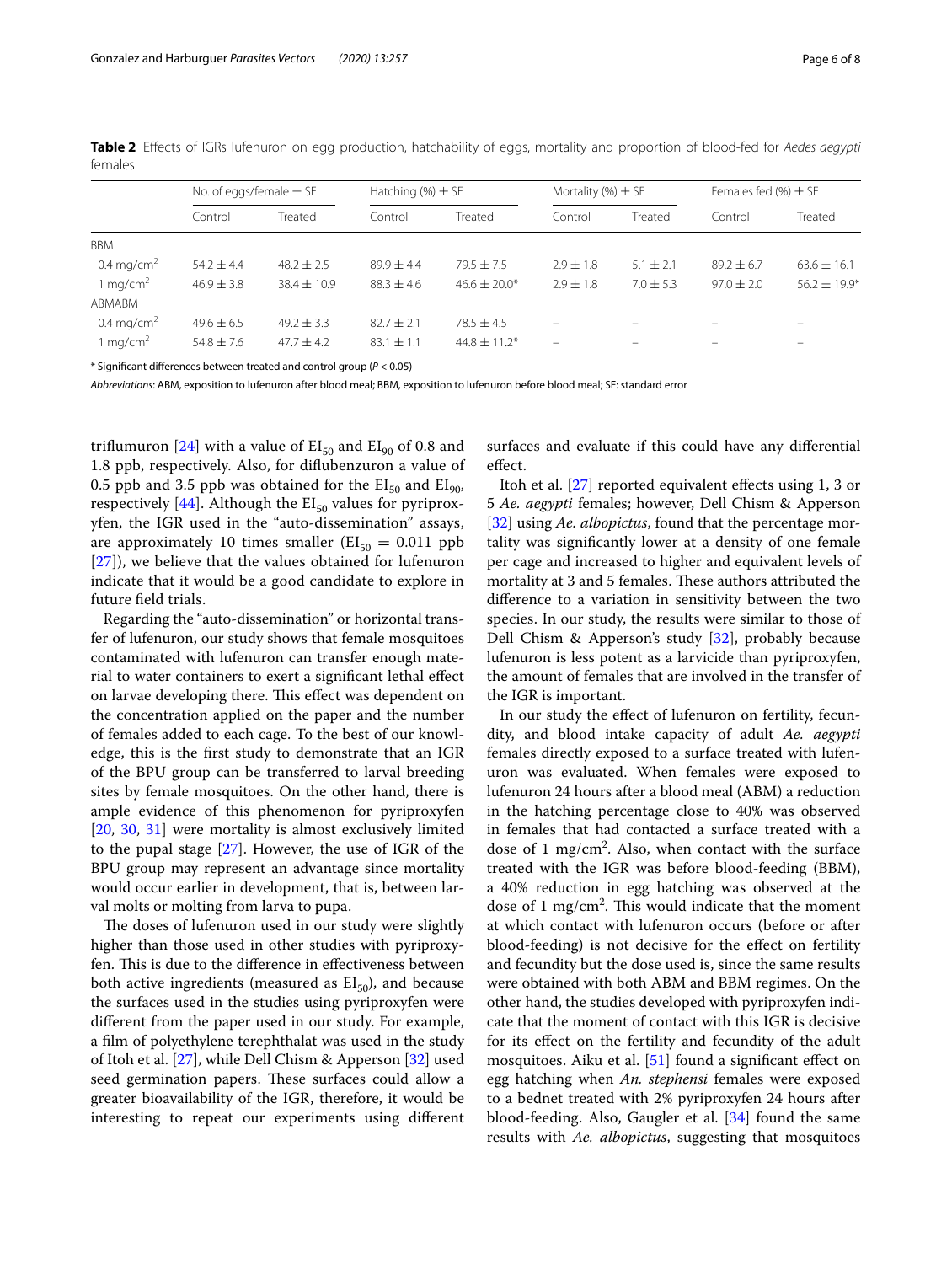are most susceptible when blood-fed one day prior to pyriproxyfen exposure and therefore exposed while developing their eggs. Itoh et al. [[27\]](#page-7-1) reported that tarsal contact of *Ae. aegypti* with 0.1 mg/cm<sup>2</sup> pyriproxyfen before a blood meal induced a large decrease in the number of hatched eggs compared with contact after a blood meal.

Finally, our study showed a reduction in the percentage of females that fed on blood at a dose of 1 mg/cm<sup>2</sup> of lufenuron, from 97% in the control group to less than 60% in the treated group. However, there was no efect of previous exposure to lufenuron on female mortality. There are no other studies that evaluate the direct effect of IGRs on the blood intake capacity of female mosquitoes. Only research by Vasuki [\[45](#page-7-21)] found that *Ae. aegypti* larvae and pupae exposed to sublethal doses of the IGR hexafumuron signifcantly reduced the quantity of blood ingested as adult females with a corresponding reduction in egg laying.

### **Conclusions**

During the past decades, a large number of chemically unrelated insecticidal compounds have been developed and commercialized that interfere with chitin synthesis, which is essential to reproduction, growth and development of insects  $[52]$  $[52]$ . This study introduces an innovation by frst exploring the possibility that an IGR belonging to the group of BPUs, such as lufenuron, can be transferred by gravid females to breeding sites, and that at the same time can have an efect on fertility, fecundity and blood intake capacity of adult mosquitoes. Although lufenuron is efective against many insects, the proposed approach targets container-breeding species with such tiny amounts of compound disseminated exclusively to their breeding sites, that the impact on non-target species is likely to be minimal. In the future, it would be interesting to explore lufenuron, in feld conditions.

#### **Abbreviations**

BPU: benzoylureas; EI: adult emergence inhibition; EI%: adult emergence inhibition percentage;  $E_{50}$ : adult emergence inhibition 50%;  $E_{100}$ : adult emergence inhibition 90%; 95% CI: 95% confdence limits; ABM: after blood meal; BBM: before blood meal.

#### **Acknowledgements**

Not applicable.

#### **Authors' contributions**

PVG and LH designed and performed the study, and analyzed the data. PVG and LH wrote the manuscript. Both authors read and approved the fnal manuscript.

### **Funding**

This investigation received support from the Bunge y Born Foundation and the Agencia Nacional de Promoción Científca y Tecnológica (Argentina) through PICT 1729-2015.

#### **Availability of data and materials**

Data supporting the conclusions of this article are included within the article. The datasets used and analyzed during the present study are available from the corresponding author upon reasonable request.

#### **Ethics approval and consent to participate**

No human participants, human data or human tissue were used in the present study. Insects were fed on pigeon blood once per week according to a protocol approved by the Institutional Animal Care and Use Committee of CIPEIN (IACUC/CICUAL 1531/13).

#### **Consent for publication**

Not applicable.

#### **Competing interests**

The authors declare that they have no competing interests.

Received: 30 December 2019 Accepted: 11 May 2020 Published online: 15 May 2020

#### **References**

- <span id="page-6-0"></span>1. Pilger D, De Maesschalckm M, Horstick O, San Martin JL. Dengue outbreak response: documented efective interventions and evidence gaps. TropIKA.net. 2010;1:1.
- <span id="page-6-1"></span>2. Perich MJ, Tidwell MA, Williams DC, Sardelis MR, Pena CJ, Mandeville RD, et al. Comparison of ground and aerial ultra-low volume applications of malathion against *Aedes aegypti* in Santo Domingo, Dominican Republic. J Am Mosq Control Assoc. 1990;6:1–6.
- 3. Newton EA, Reiter P. A model of the transmission of dengue fever with an evaluation of the impact of ultra-low volume (ULV) insecticide applications on dengue epidemics. Am J Trop Med Hyg. 1992;47:709–20.
- 4. Yap HH, Chong AS, Adanan CR, Chong NL, Rohaizat B, Malik YA, et al. Performance of ULV formulations (Pestguard 102/Vectobac AS 12) against three mosquito species. J Am Mosq Control Assoc. 1997;13:384–8.
- 5. Perich MJ, Davila G, Turner A, Garcia A, Nelson M. Behavior of resting *Aedes aegypti* (Culicidae: Diptera) and its relation to ultra-low volume adulticide efficacy in Panama City, Panama. J Med Entomol. 2000;37:541–6.
- <span id="page-6-2"></span>6. Harburguer L, Seccacini E, Licastro S, Zerba E, Masuh H. Droplet size and efficacy of an adulticide-larvicide ultra-low volume formulation on *Aedes aegypti* using diferent solvents and spray application methods. Pest Manag Sci. 2012;68:137–41.
- <span id="page-6-3"></span>7. Rawlins SC. Spatial distribution of insecticide resistance in Caribbean populations of *Aedes aegypti* and its signifcance. Rev Panam Salud Publica. 1998;4:243–51.
- 8. Braga IA, Lima JBP, Soares SS, Valle D. *Aedes aegypti* resistance to temephos during 2001 in several municipalities in the states of Rio de Janeiro, Sergipe and Alagoas, Brazil. Mem Inst Oswaldo Cruz. 2004;99:199–203.
- 9. Jirakanjanakit N, Saengtharatip S, Rongnoparut P, Duchon S, Bellec C, Yoksan S. Trend of temephos resistance in *Aedes* (*Stegomyia*) mosquitoes in Thailand during 2003–2005. Environ Entomol. 2007;36:506–11.
- 10. Seccacini E, Lucia A, Zerba E, Licastro S, Masuh H. *Aedes aegypti* (L.) resistance to temephos in Argentina. J Am Mosq Control Assoc. 2008;24:608–9.
- <span id="page-6-4"></span>11. Araújo AP, Araujo Diniz DF, Helvecio E, Arruda de Barros R, Fontes de Oliveira CM, Junqueira Ayres CF, et al. The susceptibility of *Aedes aegypti* populations displaying temephos resistance to *Bacillus thuringiensis israelensis*: a basis for management. Parasit Vectors. 2013;6:297.
- <span id="page-6-5"></span>12. Tunaz H, Uygun N. Insect growth regulators for insect pest control. Turk J Agric For. 2004;28:377–87.
- <span id="page-6-6"></span>13. Mulla MS, Darwazeh HA, Kennedy B, Dawson DM. Evaluation of new insect growth regulators against mosquitoes with notes on non-target organisms. J Am Mosq Control Assoc. 1986;2:314–20.
- <span id="page-6-8"></span>14. Mulla MS. The future of insect growth regulators in vector control. J Am Mosq Control Assoc. 1995;11:269–73.
- <span id="page-6-7"></span>15. Suman DS, Parashar BD, Prakash S. Efficacy of various insect growth regulators on organophosphate resistant immatures of *Culex quiquefasciatus* (Diptera: Culicidae) from diferent geographical areas of India. J Entomol. 2010;7:33–43.